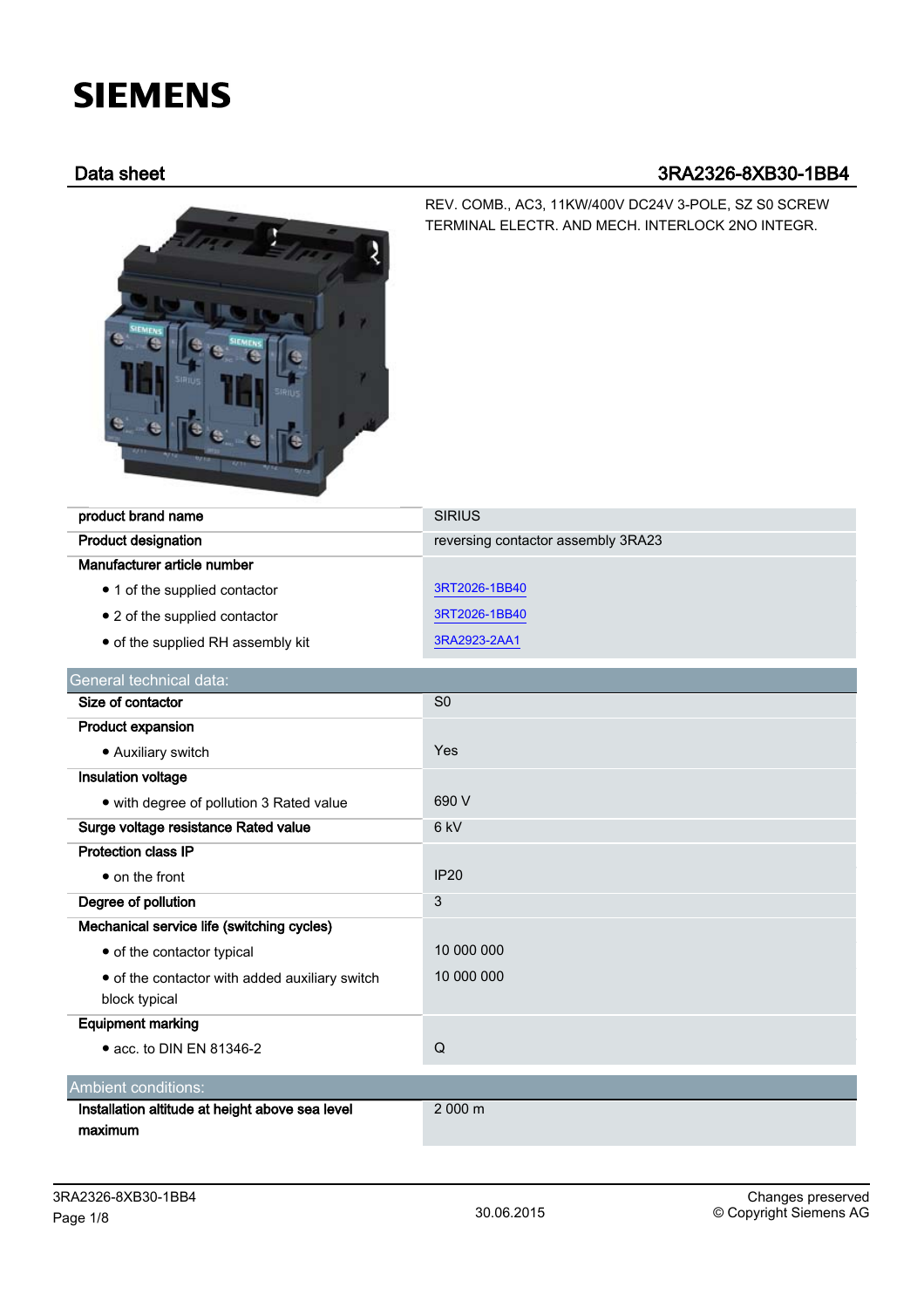| Ambient temperature                              |                |  |  |
|--------------------------------------------------|----------------|--|--|
| · during operation                               | $-25+60$ °C    |  |  |
| · during storage                                 | $-55+80 °C$    |  |  |
| Main circuit:                                    |                |  |  |
| Number of poles for main current circuit         | $\mathfrak{S}$ |  |  |
| Number of NO contacts for main contacts          | $\mathfrak{S}$ |  |  |
| Number of NC contacts for main contacts          | $\mathbf 0$    |  |  |
| <b>Operating voltage</b>                         |                |  |  |
| • at AC-3 Rated value maximum                    | 690 V          |  |  |
| <b>Operating current</b>                         |                |  |  |
| $\bullet$ at AC-1 at 400 V                       |                |  |  |
| - at ambient temperature 40 °C Rated value       | 40 A           |  |  |
| - at ambient temperature 60 °C Rated value       | 35 A           |  |  |
| • at AC-2 at 400 V Rated value                   | 25 A           |  |  |
| $\bullet$ at AC-3                                |                |  |  |
| - at 400 V Rated value                           | 25 A           |  |  |
| <b>Operating current</b>                         |                |  |  |
| • with 1 current path at DC-1                    |                |  |  |
| - at 24 V Rated value                            | 35 A           |  |  |
| - at 110 V Rated value                           | 4.5A           |  |  |
| • with 2 current paths in series at DC-1         |                |  |  |
| - at 24 V Rated value                            | 35 A           |  |  |
| - at 110 V Rated value                           | 35 A           |  |  |
| • with 3 current paths in series at DC-1         |                |  |  |
| - at 24 V Rated value                            | 35 A           |  |  |
| - at 110 V Rated value                           | 35 A           |  |  |
| <b>Operating current</b>                         |                |  |  |
| • with 1 current path at DC-3 at DC-5            |                |  |  |
| - at 24 V Rated value                            | 20 A           |  |  |
| - at 110 V Rated value                           | 2.5A           |  |  |
| • with 2 current paths in series at DC-3 at DC-5 |                |  |  |
| - at 110 V Rated value                           | 15 A           |  |  |
| - at 24 V Rated value                            | 35 A           |  |  |
| • with 3 current paths in series at DC-3 at DC-5 |                |  |  |
| - at 110 V Rated value                           | 35 A           |  |  |
| - at 24 V Rated value                            | 35 A           |  |  |
| No-load switching frequency                      | 1 500 1/h      |  |  |
| <b>Operating frequency</b>                       |                |  |  |
| • at AC-1 maximum                                | 1 000 1/h      |  |  |
| • at AC-2 maximum                                | 1 000 1/h      |  |  |
| • at AC-3 maximum                                | 1 000 1/h      |  |  |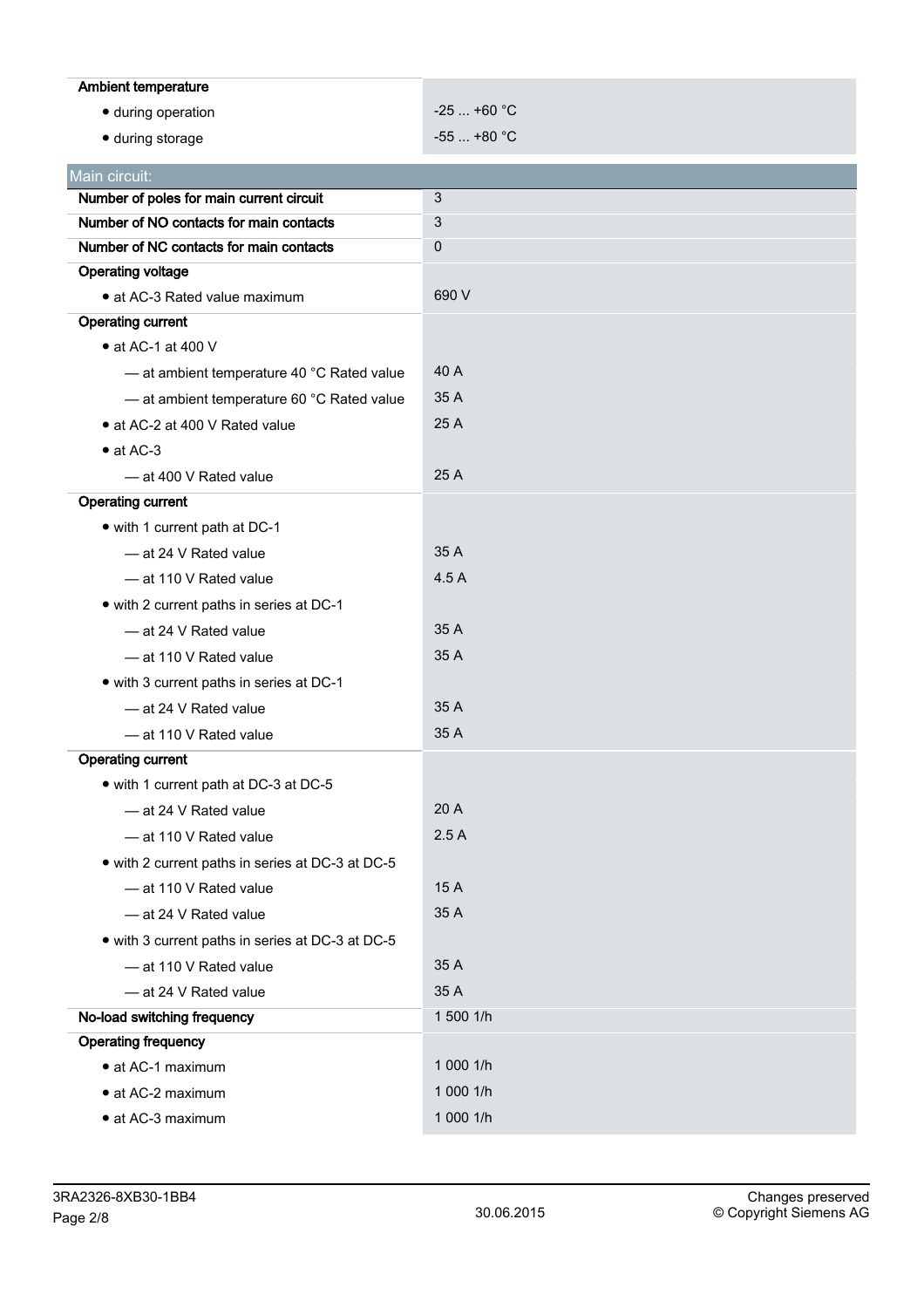| • at AC-4 maximum                                               | 300 1/h                                    |  |  |  |
|-----------------------------------------------------------------|--------------------------------------------|--|--|--|
| Control circuit/ Control:                                       |                                            |  |  |  |
| Type of voltage of the control supply voltage                   | DC                                         |  |  |  |
| Control supply voltage 1                                        |                                            |  |  |  |
| • at DC Rated value                                             | 24 V                                       |  |  |  |
| Operating range factor control supply voltage rated             | 0.81.1                                     |  |  |  |
| value of the magnet coil at DC                                  |                                            |  |  |  |
| Closing power of the magnet coil at DC                          | 5.9 W                                      |  |  |  |
| Holding power of the magnet coil for DC                         | 5.9 W                                      |  |  |  |
| Auxiliary circuit:                                              |                                            |  |  |  |
| Number of NC contacts                                           |                                            |  |  |  |
| • for auxiliary contacts                                        |                                            |  |  |  |
| - per direction of rotation                                     | 0                                          |  |  |  |
| - instantaneous contact                                         | $\mathbf 0$                                |  |  |  |
| -lagging switching                                              | $\mathbf 0$                                |  |  |  |
| Number of NO contacts                                           |                                            |  |  |  |
| • for auxiliary contacts                                        |                                            |  |  |  |
| - per direction of rotation                                     | $\mathbf 0$                                |  |  |  |
| - instantaneous contact                                         | $\mathbf 0$                                |  |  |  |
| - leading contact                                               | $\mathbf{0}$                               |  |  |  |
| Operating current of the auxiliary contacts at AC-12<br>maximum | 10 A                                       |  |  |  |
| Operating current of the auxiliary contacts at AC-15            |                                            |  |  |  |
| $\bullet$ at 230 V                                              | 6 A                                        |  |  |  |
| $\bullet$ at 400 V                                              | 3A                                         |  |  |  |
| Operating current of the auxiliary contacts at DC-13            |                                            |  |  |  |
| $\bullet$ at 24 V                                               | 10A                                        |  |  |  |
| $\bullet$ at 60 V                                               | 2A                                         |  |  |  |
| $\bullet$ at 110 V                                              | 1A                                         |  |  |  |
| $\bullet$ at 220 V                                              | 0.3A                                       |  |  |  |
| Contact reliability of the auxiliary contacts                   | < 1 error per 100 million operating cycles |  |  |  |
|                                                                 |                                            |  |  |  |
| UL/CSA ratings:                                                 |                                            |  |  |  |
| Full-load current (FLA) for three-phase AC motor                | 21 A                                       |  |  |  |
| • at 480 V Rated value                                          |                                            |  |  |  |
| • at 600 V Rated value                                          | 22 A                                       |  |  |  |
| yielded mechanical performance [hp]                             |                                            |  |  |  |
| • for single-phase AC motor                                     |                                            |  |  |  |
| - at 110/120 V Rated value                                      | 2 hp                                       |  |  |  |
| - at 230 V Rated value                                          | 3 hp                                       |  |  |  |
| • for three-phase AC motor                                      |                                            |  |  |  |
| - at 220/230 V Rated value                                      | 7.5 hp                                     |  |  |  |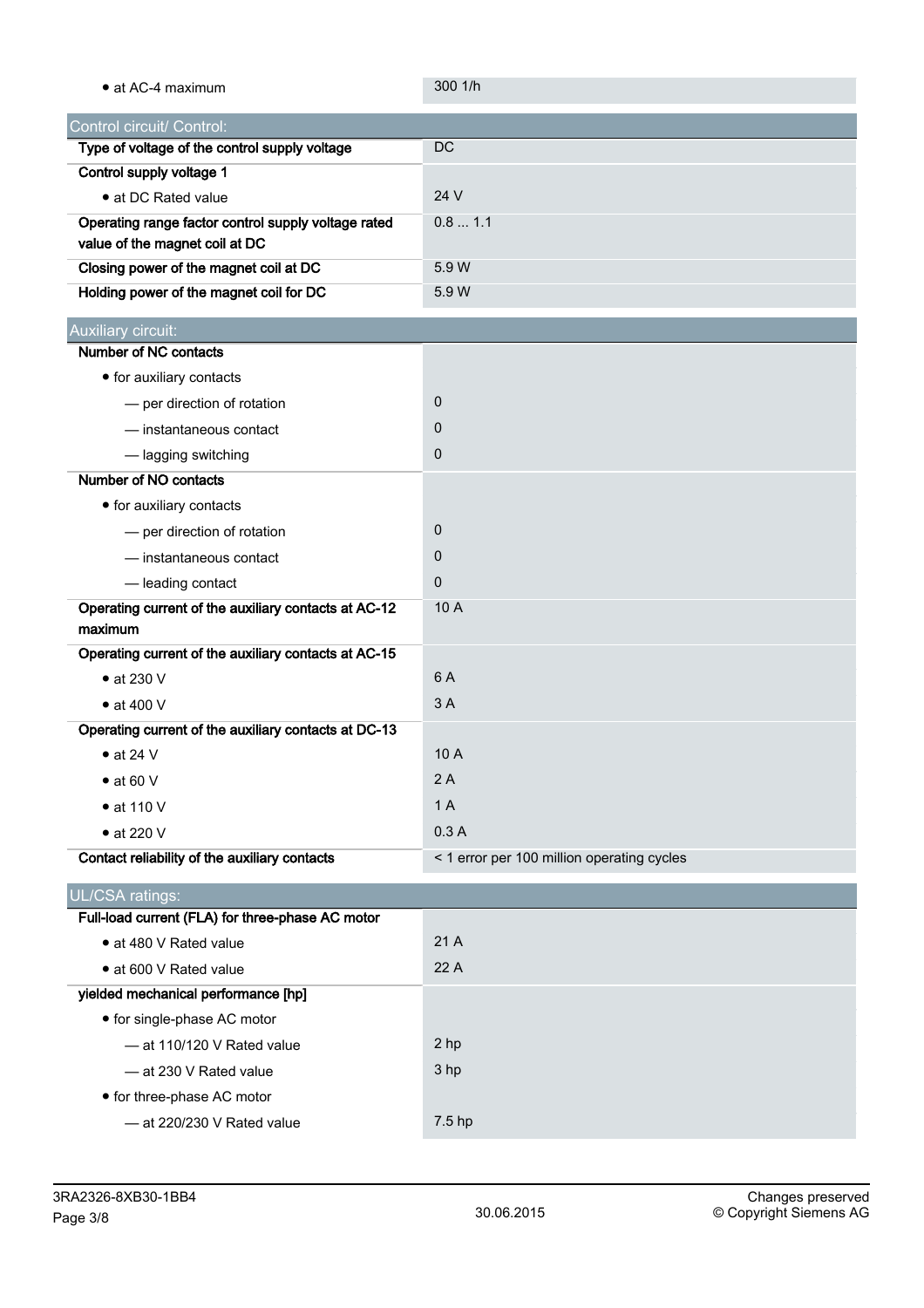| - at 460/480 V Rated value                                         | 15 hp                                                                                                                                      |  |  |  |
|--------------------------------------------------------------------|--------------------------------------------------------------------------------------------------------------------------------------------|--|--|--|
| - at 575/600 V Rated value                                         | 20 hp                                                                                                                                      |  |  |  |
| Contact rating of the auxiliary contacts acc. to UL                | A600 / Q600                                                                                                                                |  |  |  |
| Short-circuit:                                                     |                                                                                                                                            |  |  |  |
| Design of the fuse link                                            |                                                                                                                                            |  |  |  |
| • for short-circuit protection of the main circuit                 |                                                                                                                                            |  |  |  |
| - with type of assignment 1 required                               | gL/gG LV HRC 3NA, DIAZED 5SB, NEOZED 5SE: 100 A                                                                                            |  |  |  |
| - with type of assignment 2 required                               | gL/gG LV HRC 3NA, DIAZED 5SB, NEOZED 5SE: 35 A                                                                                             |  |  |  |
| • for short-circuit protection of the auxiliary switch<br>required | fuse gL/gG: 10 A                                                                                                                           |  |  |  |
| Installation/ mounting/ dimensions:                                |                                                                                                                                            |  |  |  |
| mounting position                                                  | +/-180° rotation possible on vertical mounting surface; can be<br>tilted forward and backward by +/- 22.5° on vertical mounting<br>surface |  |  |  |
| <b>Mounting type</b>                                               | screw and snap-on mounting onto 35 mm standard mounting rail                                                                               |  |  |  |
| Height                                                             | 101 mm                                                                                                                                     |  |  |  |
| Width                                                              | 90 mm                                                                                                                                      |  |  |  |
| Depth                                                              | 107 mm                                                                                                                                     |  |  |  |
| <b>Required spacing</b>                                            |                                                                                                                                            |  |  |  |
| • with side-by-side mounting                                       |                                                                                                                                            |  |  |  |
| — forwards                                                         | 6 mm                                                                                                                                       |  |  |  |
| - Backwards                                                        | $0 \text{ mm}$                                                                                                                             |  |  |  |
| - upwards                                                          | 6 mm                                                                                                                                       |  |  |  |
| — downwards                                                        | 6 mm                                                                                                                                       |  |  |  |
| - at the side                                                      | 6 mm                                                                                                                                       |  |  |  |
| • for grounded parts                                               |                                                                                                                                            |  |  |  |
| — forwards                                                         | 6 mm                                                                                                                                       |  |  |  |
| - Backwards                                                        | 0 <sub>mm</sub>                                                                                                                            |  |  |  |
| - upwards                                                          | 6 mm                                                                                                                                       |  |  |  |
| - at the side                                                      | 6 mm                                                                                                                                       |  |  |  |
| - downwards                                                        | 6 mm                                                                                                                                       |  |  |  |
| • for live parts                                                   |                                                                                                                                            |  |  |  |
| - forwards                                                         | 6 mm                                                                                                                                       |  |  |  |
| - Backwards                                                        | 0 <sub>mm</sub>                                                                                                                            |  |  |  |
| - upwards                                                          | 6 mm                                                                                                                                       |  |  |  |
| - downwards                                                        | 6 mm                                                                                                                                       |  |  |  |
| - at the side                                                      | 6 mm                                                                                                                                       |  |  |  |
| <b>Connections/ Terminals:</b>                                     |                                                                                                                                            |  |  |  |

## Type of electrical connection

• for main current circuit screw-type terminals • for auxiliary and control current circuit screw-type terminals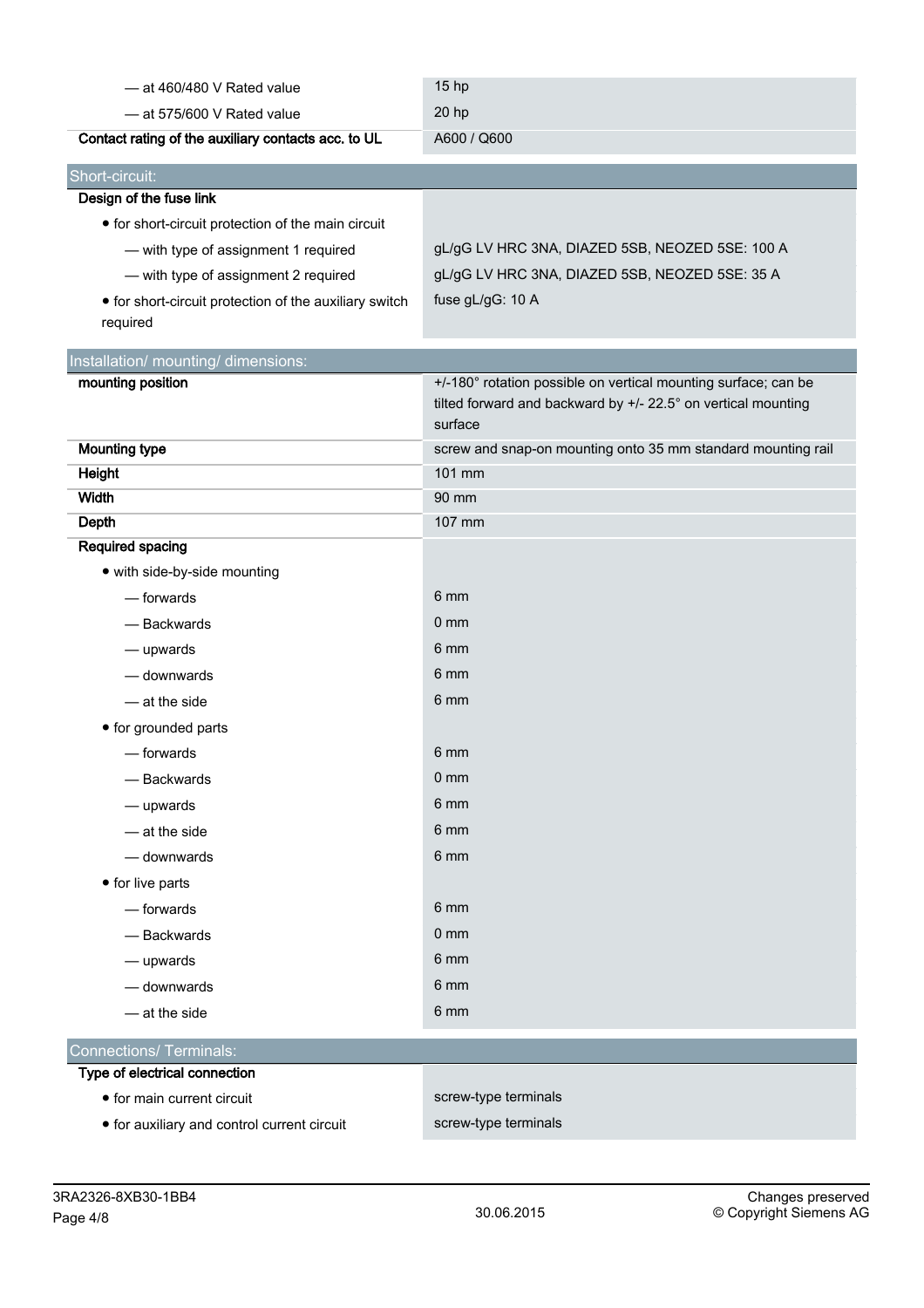| Type of connectable conductor cross-section              |                                                                                   |  |  |  |
|----------------------------------------------------------|-----------------------------------------------------------------------------------|--|--|--|
| $\bullet$ for main contacts                              |                                                                                   |  |  |  |
| - single or multi-stranded                               | $2x$ (1  2,5 mm <sup>2</sup> ), $2x$ (2,5  10 mm <sup>2</sup> )                   |  |  |  |
| - finely stranded with core end processing               | 2x (1  2.5 mm <sup>2</sup> ), 2x (2.5  6 mm <sup>2</sup> ), 1x 10 mm <sup>2</sup> |  |  |  |
| • for AWG conductors for main contacts                   | 2x(1612), 2x(148)                                                                 |  |  |  |
| Type of connectable conductor cross-section              |                                                                                   |  |  |  |
| • for auxiliary contacts                                 |                                                                                   |  |  |  |
| - single or multi-stranded                               | $2x (0,5  1,5 mm2)$ , $2x (0,75  2,5 mm2)$                                        |  |  |  |
| - finely stranded with core end processing               | $2x (0.5  1.5 mm2)$ , $2x (0.75  2.5 mm2)$                                        |  |  |  |
| • for AWG conductors for auxiliary contacts              | 2x(2016), 2x(1814)                                                                |  |  |  |
|                                                          |                                                                                   |  |  |  |
| Safety related data:                                     |                                                                                   |  |  |  |
| B10 value with high demand rate acc. to SN 31920         | 1 000 000                                                                         |  |  |  |
| Proportion of dangerous failures                         |                                                                                   |  |  |  |
| • with low demand rate acc. to SN 31920                  | 40 %                                                                              |  |  |  |
| • with high demand rate acc. to SN 31920                 | 75 %                                                                              |  |  |  |
| T1 value for proof test interval or service life acc. to | 20y                                                                               |  |  |  |
| <b>IEC 61508</b>                                         |                                                                                   |  |  |  |
| <b>Communication/Protocol:</b>                           |                                                                                   |  |  |  |
| <b>Product function Bus communication</b>                | <b>No</b>                                                                         |  |  |  |
| Protocol is supported                                    |                                                                                   |  |  |  |
| • AS-interface protocol                                  | <b>No</b>                                                                         |  |  |  |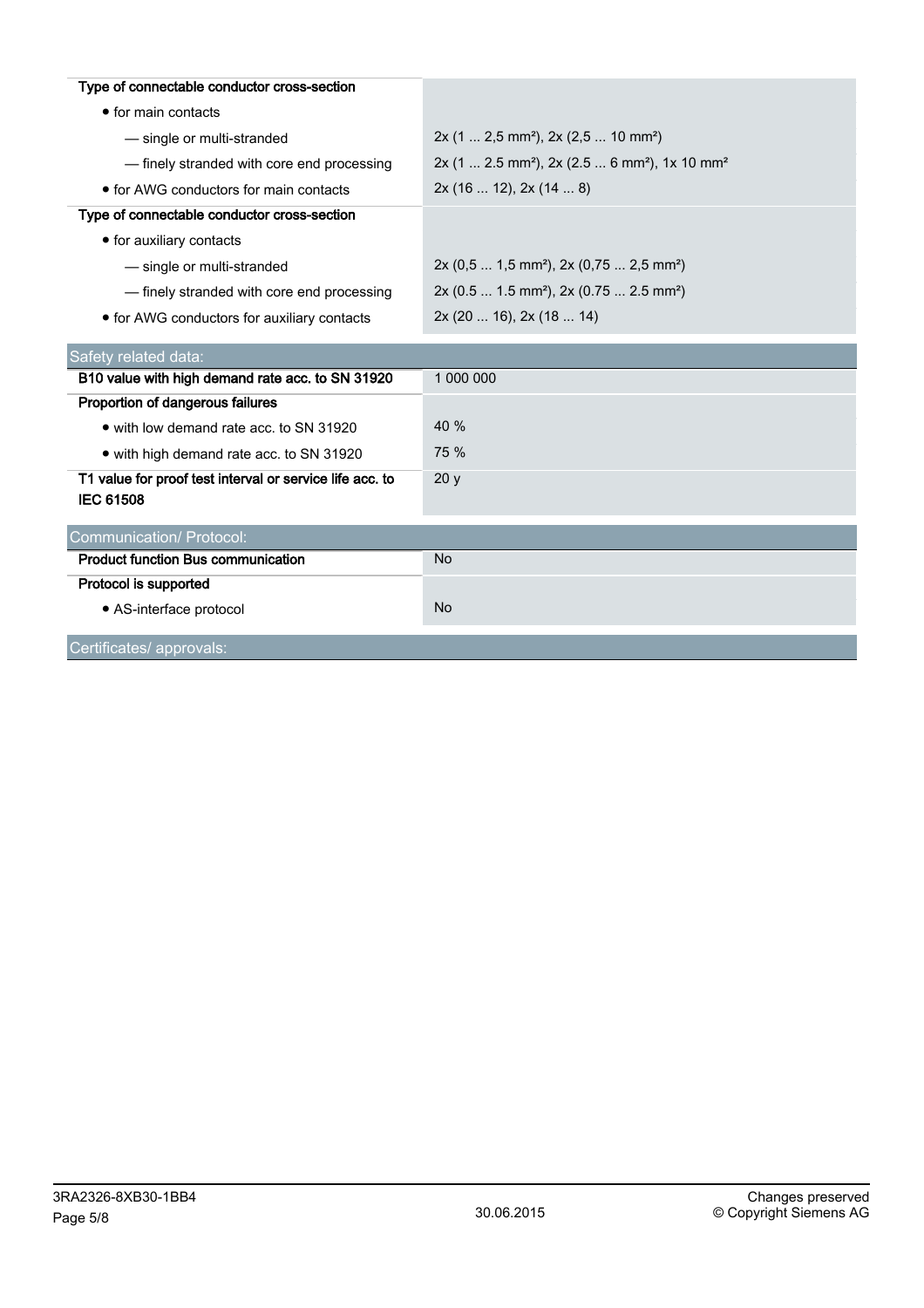| <b>General Product Approval</b> |                               |                           | <b>Declaration of</b>                     | <b>Test</b>                                       | Shipping    |  |  |
|---------------------------------|-------------------------------|---------------------------|-------------------------------------------|---------------------------------------------------|-------------|--|--|
|                                 |                               |                           | Conformity                                | <b>Certificates</b>                               | Approval    |  |  |
| <b>CSA</b>                      | UL                            |                           | ←<br>EG-Konf.                             | spezielle<br>Prüfbescheinigunge<br>$\overline{u}$ | ABS         |  |  |
| <b>Shipping Approval</b>        |                               |                           |                                           |                                                   |             |  |  |
| <b>BUREAU</b><br><b>VERITAS</b> | $\delta$<br>DNV<br><b>DNV</b> | GL<br>$\circledast$<br>GL | <b>Lloyd's<br/>Register</b><br><b>LRS</b> | <b>PRS</b>                                        | <b>RINA</b> |  |  |
| Shipping                        | other                         |                           |                                           |                                                   |             |  |  |
| Approval                        |                               |                           |                                           |                                                   |             |  |  |
| <b>RMRS</b>                     | Umweltbestätigung             |                           |                                           |                                                   |             |  |  |

#### Further information

Information- and Downloadcenter (Catalogs, Brochures,…) <http://www.siemens.com/industrial-controls/catalogs>

Industry Mall (Online ordering system) <http://www.siemens.com/industrymall>

Cax online generator

<http://support.automation.siemens.com/WW/CAXorder/default.aspx?lang=en&mlfb=3RA23268XB301BB4>

Service&Support (Manuals, Certificates, Characteristics, FAQs,...) <https://support.industry.siemens.com/cs/ww/en/ps/3RA23268XB301BB4>

Image database (product images, 2D dimension drawings, 3D models, device circuit diagrams, EPLAN macros, ...) [http://www.automation.siemens.com/bilddb/cax\\_de.aspx?mlfb=3RA23268XB301BB4&lang=en](http://www.automation.siemens.com/bilddb/cax_de.aspx?mlfb=3RA23268XB301BB4&lang=en)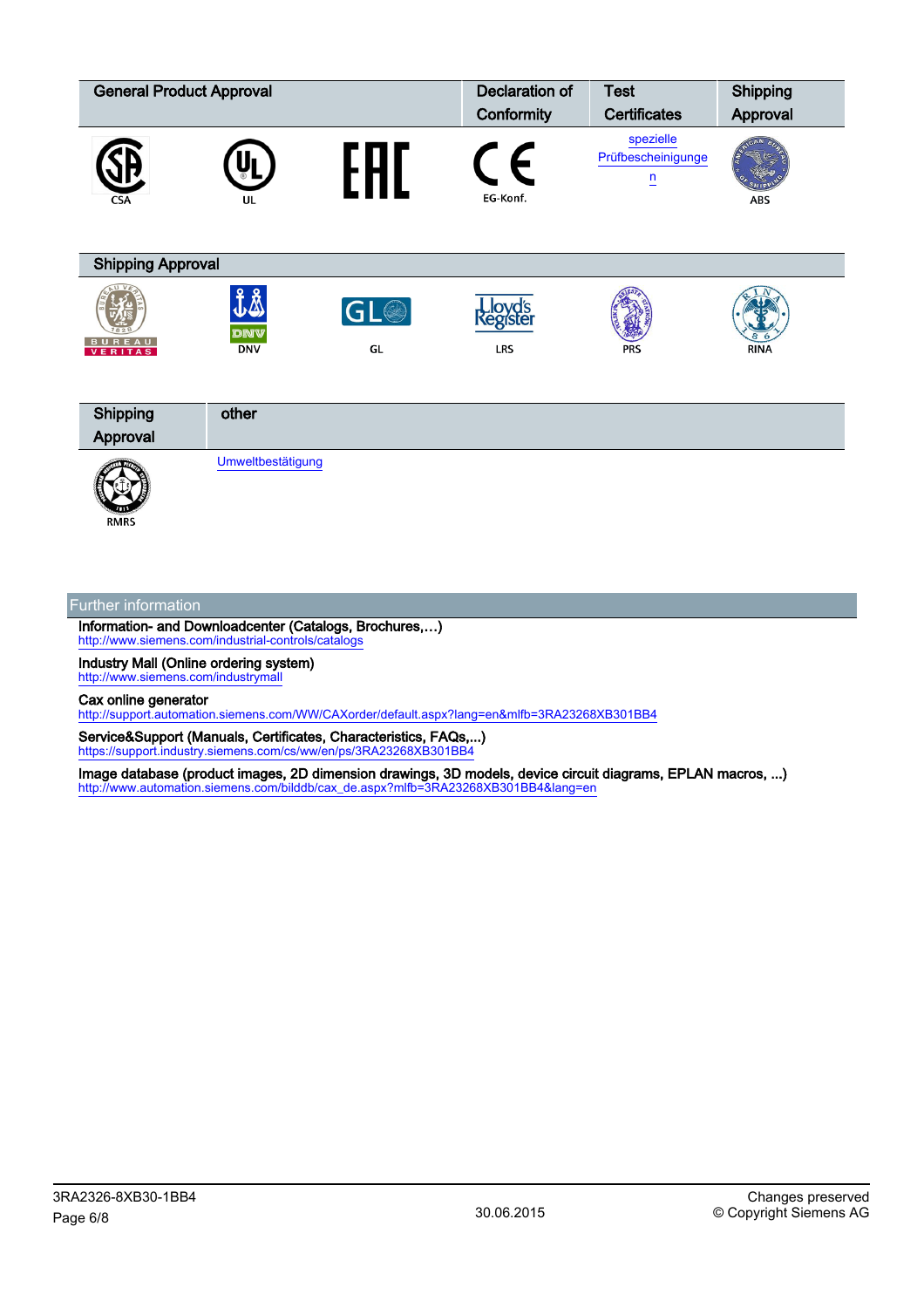